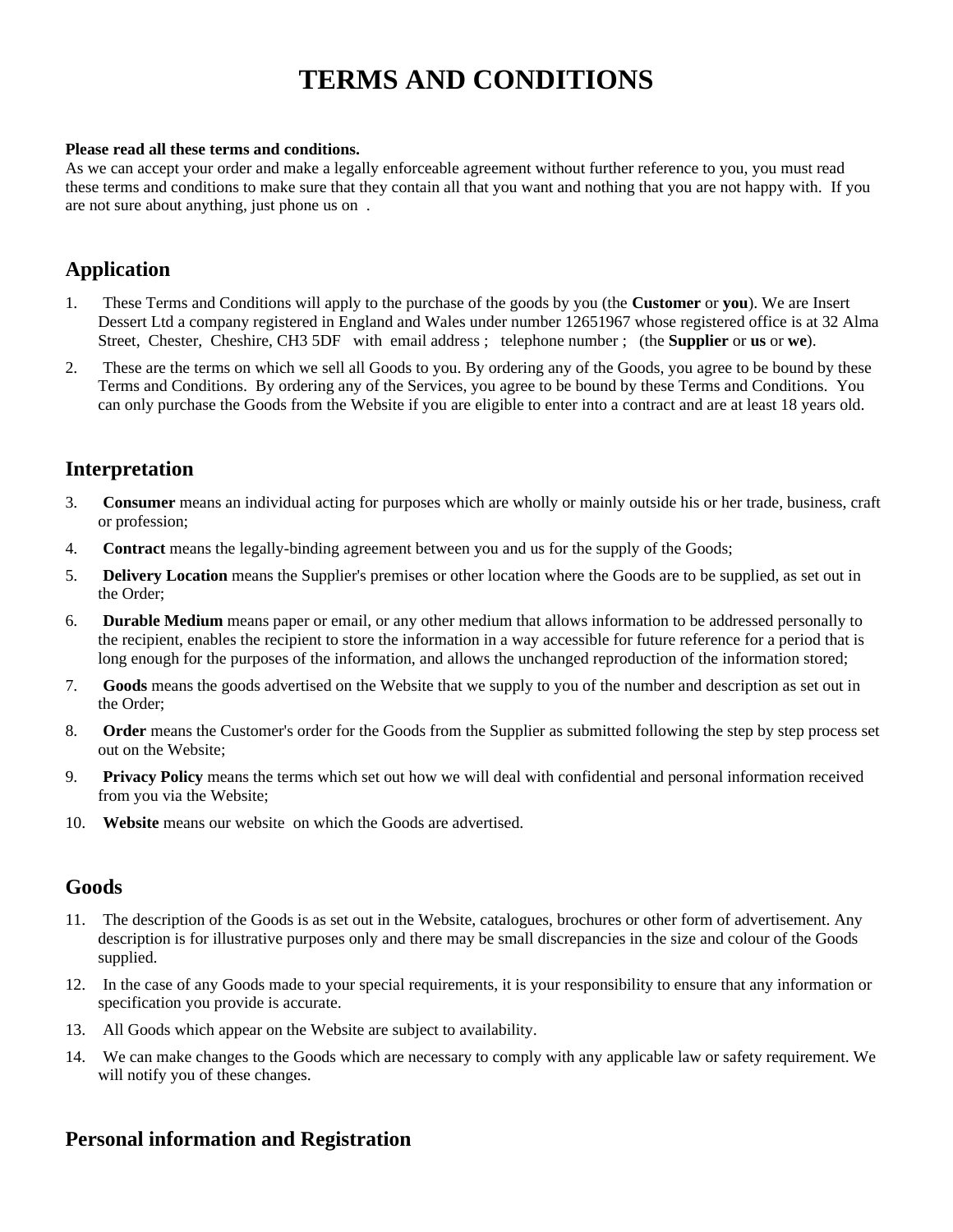- 15. When registering to use the Website you must set up a username and password. You remain responsible for all actions taken under the chosen username and password and undertake not to disclose your username and password to anyone else and keep them secret.
- 16. We retain and use all information strictly under the Privacy Policy.
- 17. We may contact you by using e-mail or other electronic communication methods and by pre-paid post and you expressly agree to this.

## **Basis of Sale**

- 18. The description of the Goods in our website does not constitute a contractual offer to sell the Goods. When an Order has been submitted on the Website, we can reject it for any reason, although we will try to tell you the reason without delay.
- 19. The Order process is set out on the Website. Each step allows you to check and amend any errors before submitting the Order. It is your responsibility to check that you have used the ordering process correctly.
- 20. A Contract will be formed for the sale of Goods ordered only when you receive an email from us confirming the Order (**Order Confirmation**). You must ensure that the Order Confirmation is complete and accurate and inform us immediately of any errors. We are not responsible for any inaccuracies in the Order placed by you. By placing an Order you agree to us giving you confirmation of the Contract by means of an email with all information in it (ie the Order Confirmation). You will receive the Order Confirmation within a reasonable time after making the Contract, but in any event not later than the delivery of any Goods supplied under the Contract.
- 21. Any quotation is valid for a maximum period of 1 day from its date, unless we expressly withdraw it at an earlier time.
- 22. No variation of the Contract, whether about description of the Goods, Fees or otherwise, can be made after it has been entered into unless the variation is agreed by the Customer and the Supplier in writing.
- 23. We intend that these Terms and Conditions apply only to a Contract entered into by you as a Consumer. If this is not the case, you must tell us, so that we can provide you with a different contract with terms which are more appropriate for you and which might, in some respects, be better for you, eg by giving you rights as a business.

## **Price and Payment**

- 24. The price of the Goods and any additional delivery or other charges is that set out on the Website at the date of the Order or such other price as we may agree in writing.
- 25. Prices and charges include VAT at the rate applicable at the time of the Order.
- 26. You must pay by submitting your credit or debit card details with your Order and we can take payment immediately or otherwise before delivery of the Goods.

## **Delivery**

- 27. We will deliver the Goods, to the Delivery Location by the time or within the agreed period or, failing any agreement, without undue delay and, in any event, not more than 30 days after the day on which the Contract is entered into.
- 28. In any case, regardless of events beyond our control, if we do not deliver the Goods on time, you can (in addition to any other remedies) treat the Contract at an end if:
	- a. we have refused to deliver the Goods, or if delivery on time is essential taking into account all the relevant circumstances at the time the Contract was made, or you said to us before the Contract was made that delivery on time was essential; or
	- b. after we have failed to deliver on time, you have specified a later period which is appropriate to the circumstances and we have not delivered within that period.
- 29. If you treat the Contract at an end, we will (in addition to other remedies) promptly return all payments made under the Contract.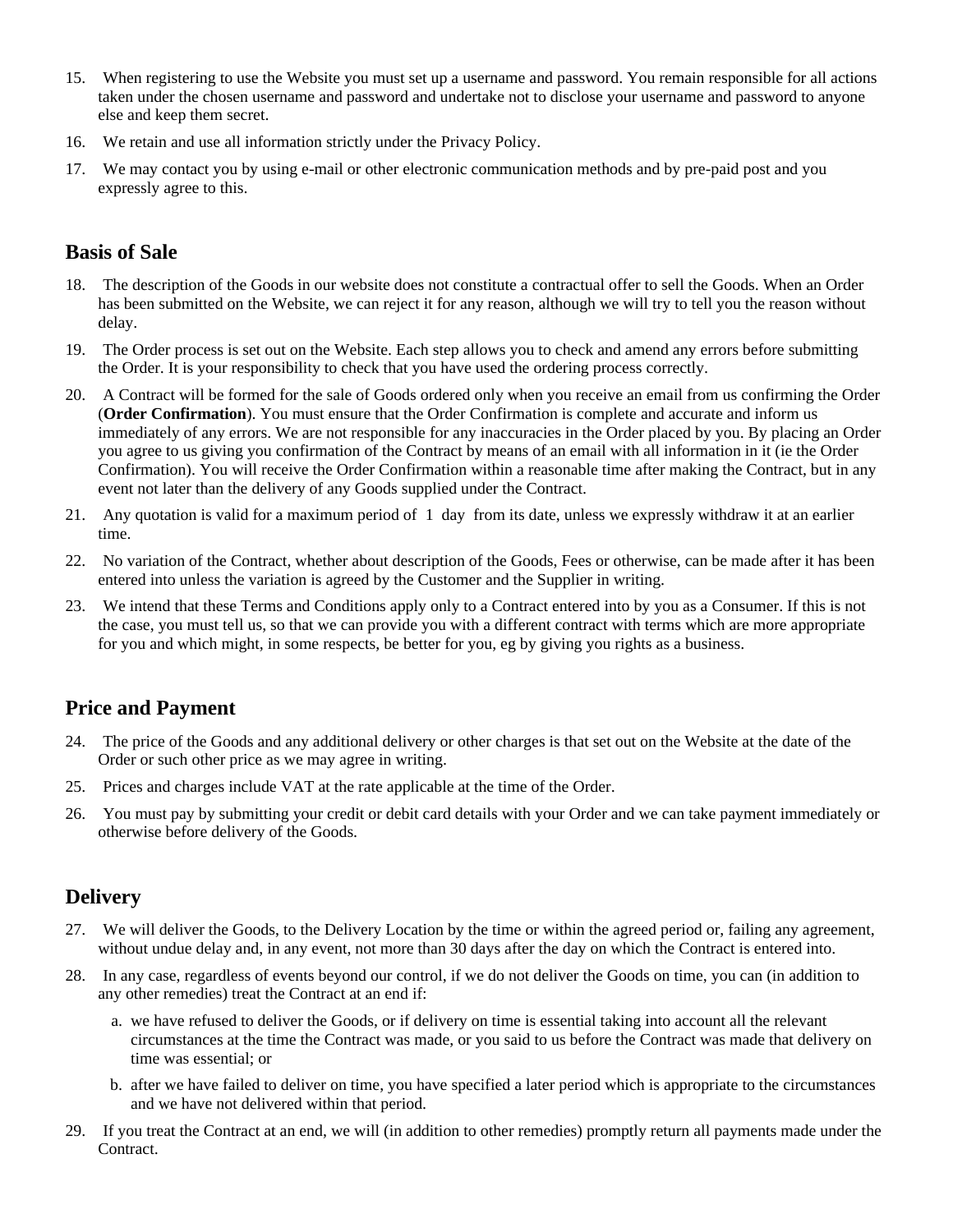- 30. If you were entitled to treat the Contract at an end, but do not do so, you are not prevented from cancelling the Order for any Goods or rejecting Goods that have been delivered and, if you do this, we will (in addition to other remedies) without delay return all payments made under the Contract for any such cancelled or rejected Goods. If the Goods have been delivered, you must return them to us or allow us to collect them from you and we will pay the costs of this.
- 31. If any Goods form a commercial unit (a unit is a commercial unit if division of the unit would materially impair the value of the goods or the character of the unit) you cannot cancel or reject the Order for some of those Goods without also cancelling or rejecting the Order for the rest of them.
- 32. We do not generally deliver to addresses outside England and Wales, Scotland, Northern Ireland, the Isle of Man and Channels Islands. If, however, we accept an Order for delivery outside that area, you may need to pay import duties or other taxes, as we will not pay them.
- 33. You agree we may deliver the Goods in instalments if we suffer a shortage of stock or other genuine and fair reason, subject to the above provisions and provided you are not liable for extra charges.
- 34. If you or your nominee fail, through no fault of ours, to take delivery of the Goods at the Delivery Location, we may charge the reasonable costs of storing and redelivering them.
- 35. The Goods will become your responsibility from the completion of delivery or Customer collection. You must, if reasonably practicable, examine the Goods before accepting them.

# **Risk and Title**

- 36. Risk of damage to, or loss of, any Goods will pass to you when the Goods are delivered to you.
- 37. You do not own the Goods until we have received payment in full. If full payment is overdue or a step occurs towards your bankruptcy, we can choose, by notice to cancel any delivery and end any right to use the Goods still owned by you, in which case you must return them or allow us to collect them.

## **Withdrawal, returns and cancellation**

- 38. You can withdraw the Order by telling us before the Contract is made, if you simply wish to change your mind and without giving us a reason, and without incurring any liability.
- 39. This is a **distance contract** (as defined below) which has the cancellation rights **(Cancellation Rights)** set out below. These Cancellation Rights, however, do not apply, to a contract for the following goods (with no others) in the following circumstances:
	- a. foodstuffs, beverages or other goods intended for current consumption in the household and which are supplied on frequent and regular rounds to your residence or workplace;
	- b. goods that are made to your specifications or are clearly personalised;
	- c. goods which are liable to deteriorate or expire rapidly.
- 40. Also, the Cancellation Rights for a Contract cease to be available in the following circumstances:
	- a. in the case of any sales contract, if the goods become mixed inseparably (according to their nature) with other items after delivery.

#### *Right to cancel*

- 41. Subject as stated in these Terms and Conditions, you can cancel this contract within 14 days without giving any reason.
- 42. The cancellation period will expire after 14 days from the day on which you acquire, or a third party, other than the carrier indicated by you, acquires physical possession of the last of the Goods. In a contract for the supply of goods over time (ie subscriptions), the right to cancel will be 14 days after the first delivery.
- 43. To exercise the right to cancel, you must inform us of your decision to cancel this Contract by a clear statement setting out your decision (eg a letter sent by post, fax or email). You can use the attached model cancellation form, but it is not obligatory. In any event, you must be able to show clear evidence of when the cancellation was made, so you may decide to use the model cancellation form.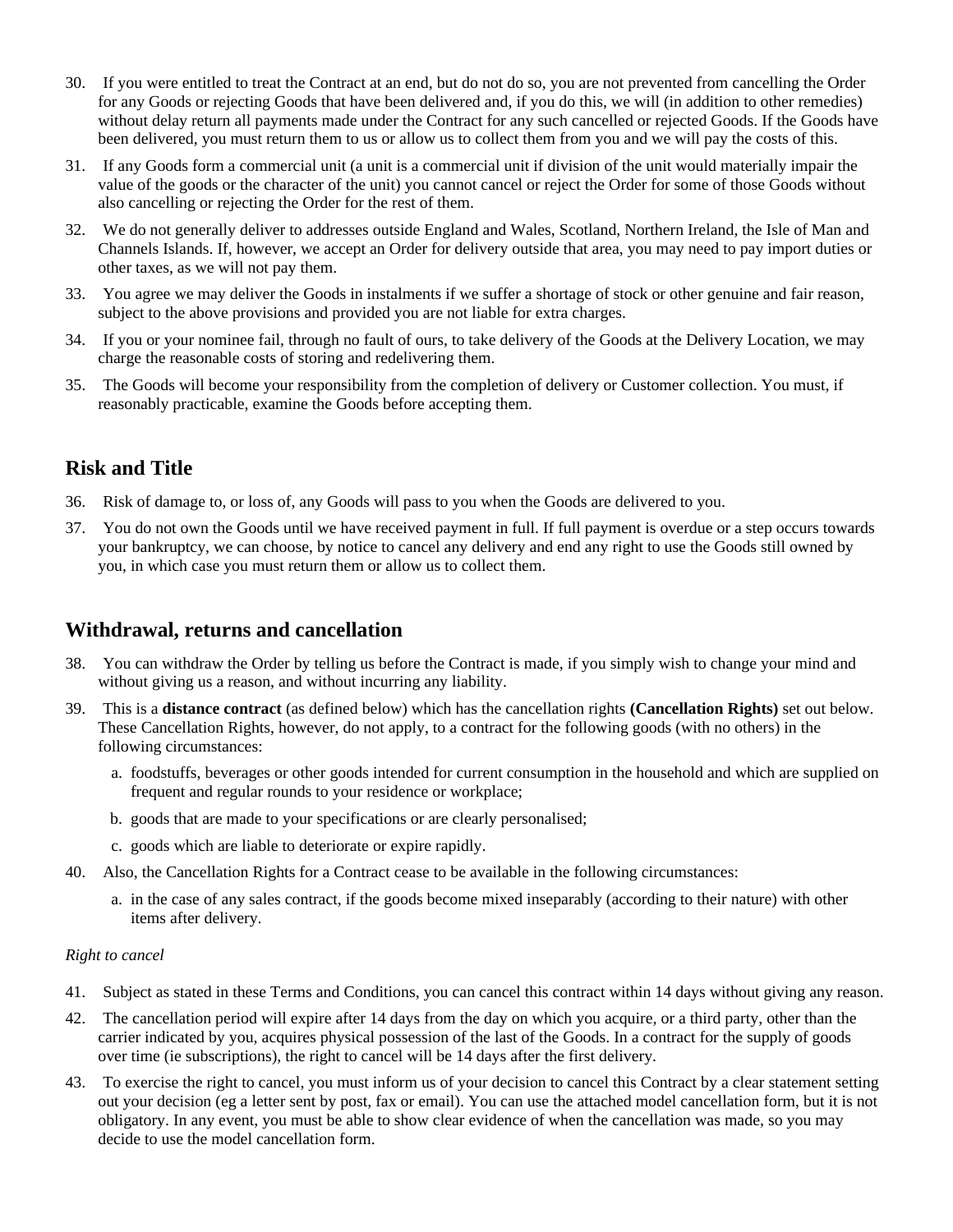- 44. You can also electronically fill in and submit the model cancellation form or any other clear statement of the Customer's decision to cancel the Contract on our website . If you use this option, we will communicate to you an acknowledgement of receipt of such a cancellation in a Durable Medium (eg by email) without delay.
- 45. To meet the cancellation deadline, it is sufficient for you to send your communication concerning your exercise of the right to cancel before the cancellation period has expired.

#### *Effects of cancellation in the cancellation period*

46. Except as set out below, if you cancel this Contract, we will reimburse to you all payments received from you, including the costs of delivery (except for the supplementary costs arising if you chose a type of delivery other than the least expensive type of standard delivery offered by us).

#### *Deduction for Goods supplied*

47. We may make a deduction from the reimbursement for loss in value of any Goods supplied, if the loss is the result of unnecessary handling by you (ie handling the Goods beyond what is necessary to establish the nature, characteristics and functioning of the Goods: eg it goes beyond the sort of handling that might be reasonably allowed in a shop). This is because you are liable for that loss and, if that deduction is not made, you must pay us the amount of that loss.

#### *Timing of reimbursement*

- 48. If we have not offered to collect the Goods, we will make the reimbursement without undue delay, and not later than:
	- a. 14 days after the day we receive back from you any Goods supplied, or
	- b. (if earlier) 14 days after the day you provide evidence that you have sent back the Goods.
- 49. If we have offered to collect the Goods or if no Goods were supplied, we will make the reimbursement without undue delay, and not later than 14 days after the day on which we are informed about your decision to cancel this Contract.
- 50. We will make the reimbursement using the same means of payment as you used for the initial transaction, unless you have expressly agreed otherwise; in any event, you will not incur any fees as a result of the reimbursement.

#### *Returning Goods*

- 51. If you have received Goods in connection with the Contract which you have cancelled, you must send back the Goods or hand them over to us at 32 Alma Street, Chester, Cheshire, CH3 5DF without delay and in any event not later than 14 days from the day on which you communicate to us your cancellation of this Contract. The deadline is met if you send back the Goods before the period of 14 days has expired. You agree that you will have to bear the cost of returning the Goods.
- 52. For the purposes of these Cancellation Rights, these words have the following meanings:
	- a. **distance contract** means a contract concluded between a trader and a consumer under an organised distance sales or service-provision scheme without the simultaneous physical presence of the trader and the consumer, with the exclusive use of one or more means of distance communication up to and including the time at which the contract is concluded;
	- b. **sales contract** means a contract under which a trader transfers or agrees to transfer the ownership of goods to a consumer and the consumer pays or agrees to pay the price, including any contract that has both goods and services as its object.

## **Conformity**

- 53. We have a legal duty to supply the Goods in conformity with the Contract, and will not have conformed if it does not meet the following obligation.
- 54. Upon delivery, the Goods will:
	- a. be of satisfactory quality;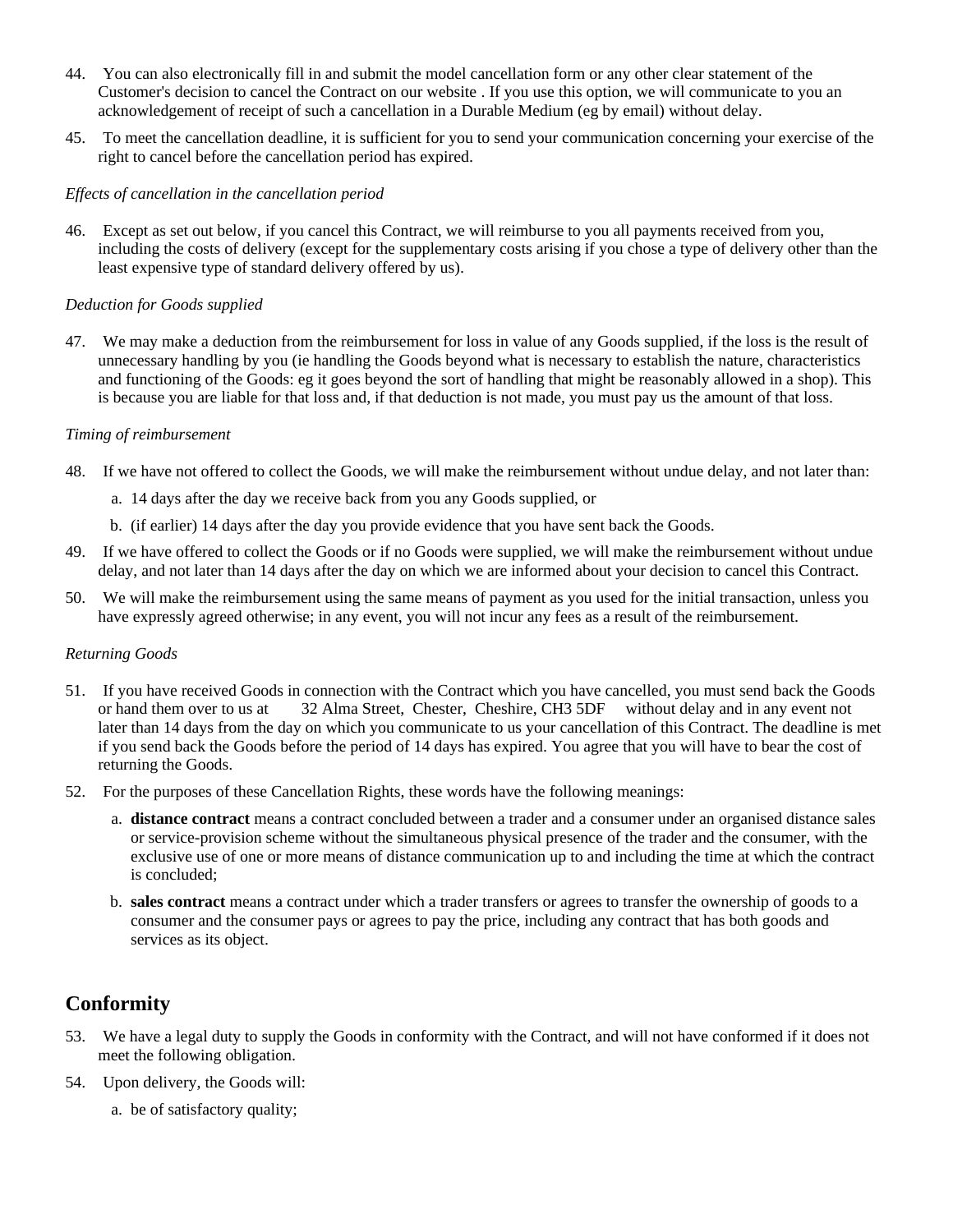- b. be reasonably fit for any particular purpose for which you buy the Goods which, before the Contract is made, you made known to us (unless you do not actually rely, or it is unreasonable for you to rely, on our skill and judgment) and be fit for any purpose held out by us or set out in the Contract; and
- c. conform to their description.
- 55. It is not a failure to conform if the failure has its origin in your materials.

### **Successors and our sub-contractors**

56. Either party can transfer the benefit of this Contract to someone else, and will remain liable to the other for its obligations under the Contract. The Supplier will be liable for the acts of any sub-contractors who it chooses to help perform its duties.

### **Circumstances beyond the control of either party**

- 57. In the event of any failure by a party because of something beyond its reasonable control:
	- a. the party will advise the other party as soon as reasonably practicable; and
	- b. the party's obligations will be suspended so far as is reasonable, provided that that party will act reasonably, and the party will not be liable for any failure which it could not reasonably avoid, but this will not affect the Customer's above rights relating to delivery and any right to cancel, below.

## **Privacy**

- 58. Your privacy is critical to us. We respect your privacy and comply with the General Data Protection Regulation with regard to your personal information.
- 59. These Terms and Conditions should be read alongside, and are in addition to our policies, including our privacy policy () and cookies policy ().
- 60. For the purposes of these Terms and Conditions:
	- a. 'Data Protection Laws' means any applicable law relating to the processing of Personal Data, including, but not limited to the Directive 95/46/EC (Data Protection Directive) or the GDPR.
	- b. 'GDPR' means the General Data Protection Regulation (EU) 2016/679.
	- c. 'Data Controller', 'Personal Data' and 'Processing' shall have the same meaning as in the GDPR.
- 61. We are a Data Controller of the Personal Data we Process in providing Goods to you.
- 62. Where you supply Personal Data to us so we can provide Goods to you, and we Process that Personal Data in the course of providing the Goods to you, we will comply with our obligations imposed by the Data Protection Laws:
	- a. before or at the time of collecting Personal Data, we will identify the purposes for which information is being collected;
	- b. we will only Process Personal Data for the purposes identified;
	- c. we will respect your rights in relation to your Personal Data; and
	- d. we will implement technical and organisational measures to ensure your Personal Data is secure.
- 63. For any enquiries or complaints regarding data privacy, you can e-mail: .

## **Excluding liability**

64. The Supplier does not exclude liability for: (i) any fraudulent act or omission; or (ii) for death or personal injury caused by negligence or breach of the Supplier's other legal obligations. Subject to this, the Supplier is not liable for (i)